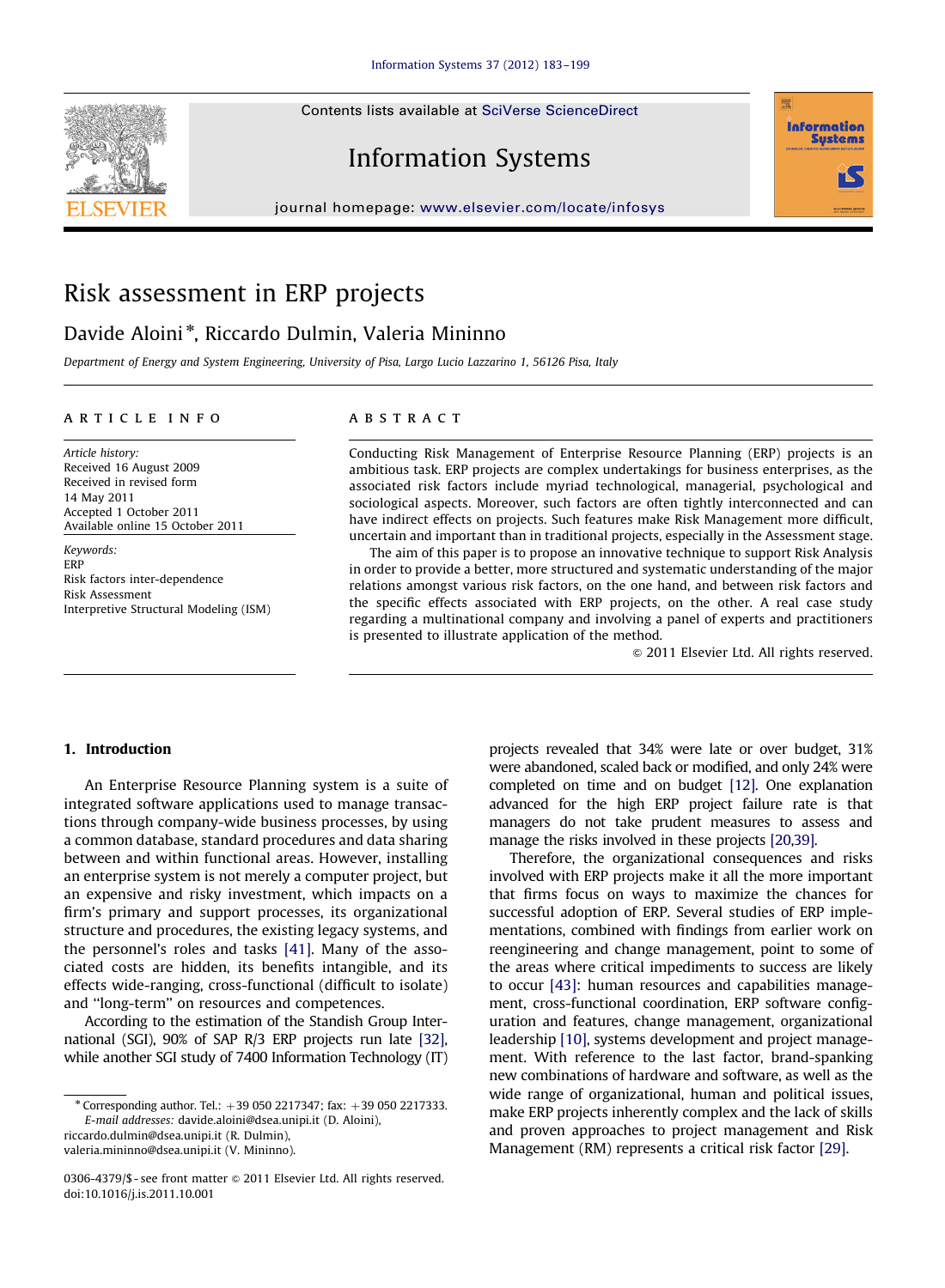Recently a large number of models, methods and techniques have been proposed by both academics and practitioners to address the need for a structured Risk Management approach as a core activity of ERP projects [\[6,19](#page--1-0),[28,31\].](#page--1-0) Herein, we deal with the Risk Assessment (RA) stage of Risk Management in an attempt to contribute to the development of an effective methodology for its application and to provide a support tool for the formulation of risk treatment strategies and actions during the introduction of ERP systems. Specifically, a systems engineering theory (Interpretive Structural Modeling—ISM) is suggested to meet the needs for the analysis and modeling of causal relations amongst risk factors themselves, and between risk factors and their effects. Indeed, the ultimate aim of the research is to provide valuable input to both the risk evaluation and treatment stages.

In this regard, the aims of the paper are to:

- Adapt ISM features to meet the needs of the risk management (analysis) process in ERP projects by presenting and discussing the benefits of its application through a real case study focusing on risk factor modeling.
- Set the stage for future research aiming to integrate the proposed technique within a broader risk assessment methodology, which is to include risk effects modeling and extend the validation process to a larger number of case studies.

In the next sections, we first present the background research context on IT and ERP Risk Management, the problem of establishing a general reference framework and the existing approaches in the literature. The research objectives and methodology are then introduced and the case study presented and discussed. Finally, conclusions and indications for further developments are advanced.

#### 2. Research background

#### 2.1. A project Risk Management framework

In dealing with Risk Management with regard to any project, it seems worthwhile to define 'risk' as an uncertain effect on project performance. Thus, efficient, effective project management requires appropriate management of all sources of uncertainty within the project. Quantitative (or qualitative) Risk Assessment is a process for systematically guiding Risk Management activities by collecting and evaluating (quantitative or qualitative) data on the severity of the potential effects consequent to a risk factor (event) and its probability of occurrence.

According to the literature [\[11,13](#page--1-0),[16\],](#page--1-0) in complex projects, Risk Management can lead to a range of project and organizational benefits, including: enhancing corporate control in terms of more effective resource allocation; increasing confidence in achieving project objectives; more precise estimates (through reduced uncertainty); improving the ability to look out for and take advantage of opportunities; minimizing surprises and unexpected events; improving chances of success; helping to avert disasters; avoiding reworking; focusing and balancing efforts; and promoting win–win situations.

Several generally accepted approaches to Risk Management have been proposed in the literature. Some of the best-established frameworks have been outlined in the PRAM Guide [\[33\]](#page--1-0), PMBOK Guide [\[28\],](#page--1-0) RAMP Guide [\[23,34\]](#page--1-0), the Australian Standard [\[6\]](#page--1-0) and SHAMPU process [\[13\],](#page--1-0) PRINCE2 manual [\[9\]](#page--1-0) and SAFE approach [\[27\]](#page--1-0). Comparing these approaches, however, discrepancies in terminology and overlapping activities often emerge, since they stem from different views and aim to fulfill different needs. In this section we present our proposal for a Risk Management framework which tries to uniformize such discrepancies.

The framework has been drawn mainly from the PRINCE2 guide [\[33\]](#page--1-0), the Australian Standard [\[6\]](#page--1-0) and the PMBOK guide [\[28\]](#page--1-0). While inheriting the general structure of the first and second models, it also supports the operational perspective suggested by the second and third, especially regarding the identification and quantification stages.

Concerning the assessment stage, in particular, the newly devised framework is more analytical than formulations such as PRAM [\[33\],](#page--1-0) RAMP [\[34\]](#page--1-0) and SHAMPU [\[13\]](#page--1-0). The main reason for this is to resolve the taxonomical ambiguities that generally plague earlier contributions. Moreover, it incorporates and standardizes the treatment strategies presented in the RAMP [\[23\]](#page--1-0) and PMBOK guides [\[28\].](#page--1-0) Lastly, the framework follows SAFE guidelines [\[27\]](#page--1-0) well, in that it is places great emphasis on the control and reporting stages.

In accordance with the foregoing, a general Risk Management framework can be drawn up for IT/ERP projects. It consists of 7 basic activities and 4 main stages, as shown in [Fig. 1](#page--1-0).

- (i) Context Analysis—aims to define the boundaries of the Risk Management processes (the processes to be analyzed, desired outputs and performance, etc.) in order to define a suitable risk model approach.
- (ii) Risk Assessment—is a core step in the Risk Management process and includes:
	- (a) Risk Identification—aims at timely identification of potential threats (internal and external risk factors) and their impact (effects) on project success.
	- (b) Risk Quantification—involves prioritizing the identified threats according to their risk levels; this consists of two main steps:
		- Risk Analysis-provides input to the risk evaluation and treatment stages for final risk quantification and formulation of the best response strategy. Typical inputs include the probability of a risk factor occurring, factor interdependencies, their links with potential effects, the severity of these effects and, when necessary, the difficulty of detecting them.
		- · Risk Evaluation-defines classes of risk. By selecting an appropriate, effective risk aggregation algorithm, the risk level for each risk factor identified can be expressed synthetically.